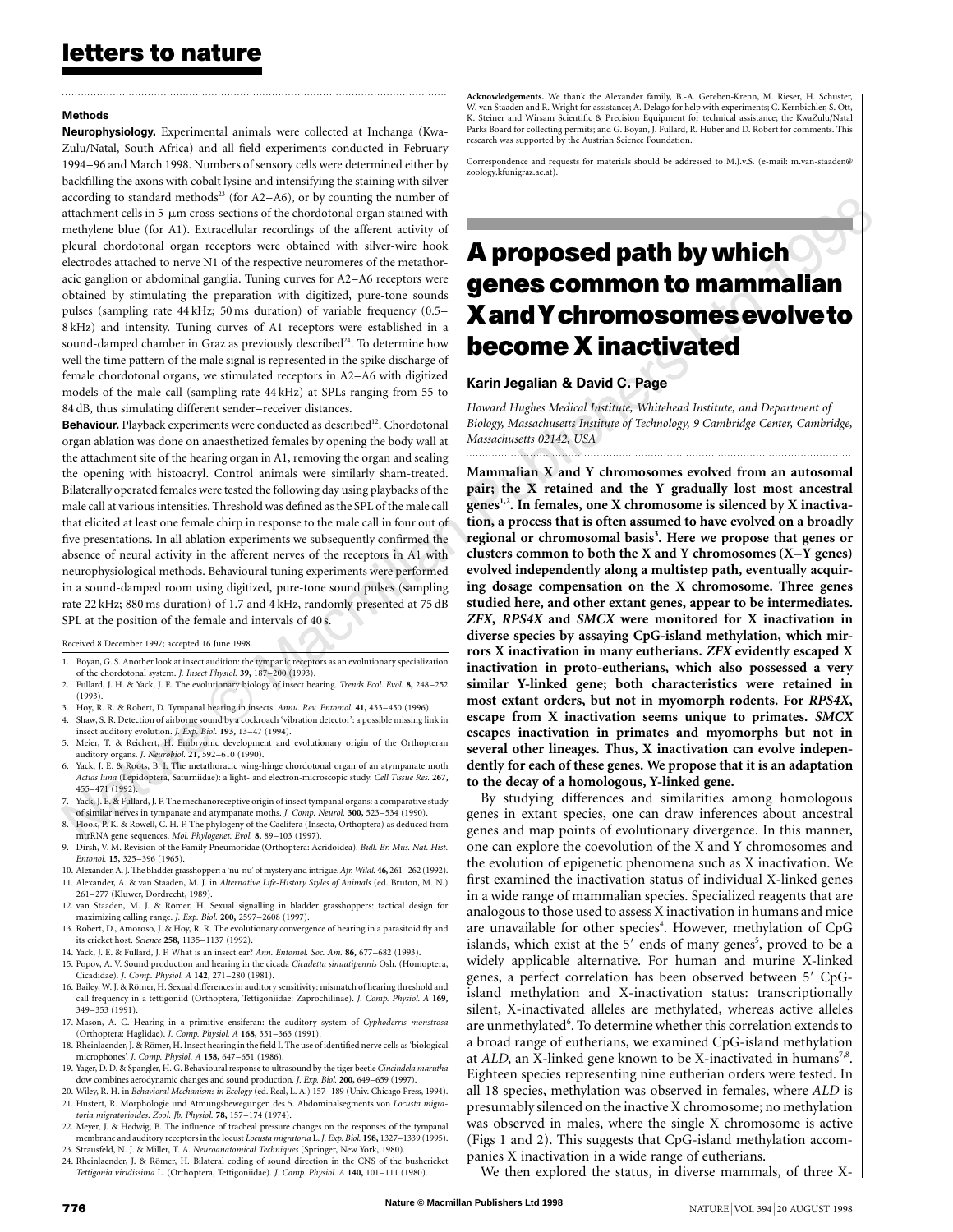linked genes that escape X inactivation in humans and that bear CpG islands that are amenable to methylation assays: *ZFX*, *RPS4X* and *SMCX*. We examined the *ZFX* CpG island<sup>9,10</sup> in 19 eutherian species representing eleven orders. In 15 species, neither female nor male DNA exhibited methylation, indicating that *ZFX* escapes X inactivation (Fig. 1). Methylation was observed in females of only four species: mouse (where *Zfx* was previously shown to be Xinactivated $11,12$ ), rat, hamster and lemming. These species are monophyletic, having evolved from a common ancestor not shared by any of the other 15 eutherian species examined (Fig. 2).



Figure 1 CpG-island methylation studies of four genes in five eutherian species. Female and male genomic DNAs digested with *Hin*dIII (C, positive 'control') or *Hpa*II (H) or *Msp*I (M, negative control) were used as templates in PCR assays. Expected product sizes (in base pairs) are indicated; *RPS4X* product size differs in each species. A strong product in the female H lane (comparable to the female C lane, and stronger than the male H lane) indicates that the gene is methylated and X inactivated, whereas a weak or absent product in the female H lane indicates that the gene is not methylated and escapes X inactivation.



Figure 2 Summary of studies of CpG-island methylation and Y-chromosome homologue in 26 mammalian species, arranged phylogenetically<sup>28</sup>. Genes were scored '+' for CpG-island methylation if methylation was detected in female but not male DNA, and '−' if methylation was detected in neither sex (Fig. 1). For Y homologues, genes were scored '+' if experiments described in the text and Methods yielded reproducible evidence of highly similar, male-specific counterparts. Asterisk, our results confirmed published findings<sup>7,9-17,20,22,26</sup>. Other symbols defined as follows. † CpG island was found to be unmethylated in marsupials, where homologue of human *ZFX* is autosomal<sup>29</sup>. <sup>O</sup> Previously published findings11,13,14,20,22. §Rabbit *SMCY* was detected by Southern blotting (our studies and ref. 20) but appears not to be expressed (see text)  ${}^{\circ}$  B. Duffy, J. Graves and collaborators, in preparation. Aguinik and collaborators reported evidence of *SMCY* homologue on kangaroo Y chromosome<sup>20</sup>.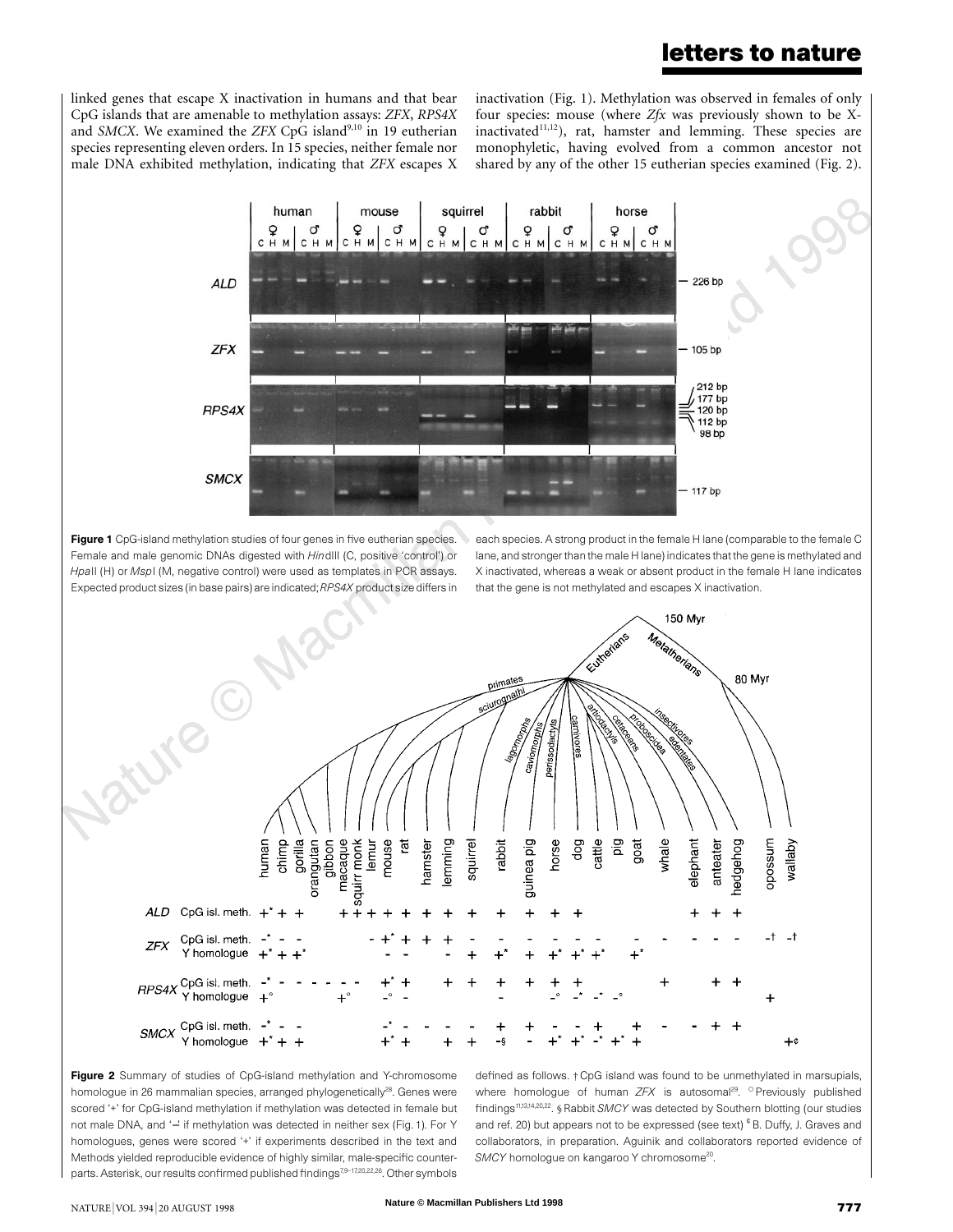We conclude that *ZFX* escaped X inactivation in the common ancestor of all placental mammals, but became subject to X inactivation in myomorph rodents after the divergence of the sciuromorph (squirrel) lineage 40–70 Myr BP.

Like *ZFX*, *RPS4X* is known to escape X inactivation in humans and to undergo X inactivation in mice $11,13,14$ . Given that X inactivation is controlled at the level of the whole chromosome during development, we anticipated that, among diverse mammals, the inactivation status of *RPS4X* might mirror that of *ZFX*. Instead, we found evidence that inactivation of *RPS4X* is much more widespread. Among 11 eutherian orders tested by CpG-island methylation, only primate *RPS4X* (seven species tested) seems to escape X inactivation. In all non-primate species tested (eight eutherian orders), we observed methylation of the *RPS4X* CpG island in female DNA, which probably reflects X inactivation of the gene (Figs 1 and 2).

Finally, we examined *SMCX*, an X-linked gene known to escape inactivation in both mice and humans<sup>15-17</sup>. Because mice appear to inactivate the X chromosome more completely than do other eutherians<sup>11,12,14</sup>, we expected that genes escaping inactivation on the mouse X chromosome would do the same in all eutherians. Instead, results from CpG-island methylation studies suggested that *SMCX* is X-inactivated in 5 of 11 eutherian orders (6 of 18 species) tested (Figs 1 and 2).

Our studies yielded several general conclusions. For each of the genes studied—*ZFX*, *RPS4X* and *SMCX*—methylation status was concordant among the four myomorph rodent species tested, and among the seven primate species tested. If CpG-island methylation is a faithful marker of X inactivation, a change in the inactivation behaviour of a given X-linked gene must be only an occasional event during evolution. A single evolutionary transition could account for the X inactivation status of *ZFX* among diverse eutherian species, and no more than a few events could account for the status of either *RPS4X* or *SMCX*. Nonetheless, within a species the methylation status of any one gene—*ZFX*, *RPS4X* or *SMCX*—poorly predicts the other genes' behaviour. Thus, these evolutionary transitions in X inactivation affected individual genes or gene clusters, not whole chromosomes.

Were these occasional changes in X-inactivation status accompanied by the decay of homologous Y-linked genes<sup>18,19</sup>? If so, the Y-linked homologue should exhibit evidence of functional decline in lineages where the X-linked gene has become subject to X inactivation. We found this for all three X-linked genes under study, each known to have a functional homologue on the human Y chromosome<sup>9,13,20</sup>. For *ZFX*, Southern blotting revealed a highly similar, male-specific homologue, *ZFY*, in diverse eutherians where *ZFX* is unmethylated (Figs 2 and 3). Only myomorph rodents, where *ZFX* undergoes X inactivation, showed no evidence of highly conserved *ZFY* genes. Based on previous studies in mice, it seems likely that the tested myomorphs possess *ZFY* genes; their nucleotide sequences may differ substantially from those of non-myomorphs because of circumscribed expression and function, and hence relaxed selective pressures<sup>21</sup>. We infer that: (1) a *ZFY* gene, which closely resembled that in humans, existed in proto-eutherians, where *ZFX* escaped X inactivation; (2) these primitive characteristics were retained in most extant eutherian orders, including sciuromorphs (squirrels; Figs 2 and 3); and (3) myomorph *ZFY* function became restricted and *ZFX* became subject to X inactivation after the divergence of sciuromorphs.

With *RPS4X*, we and other investigators<sup>11,14,22</sup> searched for Ychromosomal homologues in diverse eutherians by various means. A homologous Y gene, *RPS4Y*, was identified only in primates, the sole eutherian order in which *RPS4X* is known to escape X inactivation (Fig. 2). These findings are of particular interest given present evidence that *RPS4Y* and *RPS4X* genes coexisted in the common ancestor of eutherians and metatherians (marsupials) 150 Myr BP: in opossum, a marsupial, we identified full-length cDNA clones from two different *RPS4* genes, one mapping to the X and the other to the Y chromosome, as in humans (K.J. and D.C.P., unpublished results). Thus it appears that proto-eutherians possessed an *RPS4Y* gene. It has been maintained in modern primates, where *RPS4X* escapes X inactivation. *RPS4Y* was lost in other eutherian lineages, where *RPS4X* is now subject to X inactivation.

and  $\sum_{\text{ans}}$ Like *RPS4X*, homologues of *SMCX* are found on human and marsupial Y (and X) chromosomes, implying that proto-eutherians possessed an *SMCY* gene (ref. 20 and B. Duffy, J. Graves and collaborators, in preparation). Previous and present Southern blotting studies suggest that *SMCY* has been lost, or diverged greatly, in cattle and guinea pigs—both species in which *SMCX* seems to be subject to X inactivation. However, in rabbits and goats, male-specific homologues are detectable by Southern blotting, although *SMCX* is apparently subject to X inactivation (Fig. 2; see also ref. 20). In rabbits, we used screening of cDNA libraries to recover 13 *SMCX* but no *SMCY* cDNA clones. This contrasts with the balanced expression of *SMCX* and *SMCY* in humans and mice<sup>15,20</sup>. Thus, at least in rabbits, *SMCX* is X inactivated and little or no SMCY is expressed.

Our findings based on three X–Y gene pairs suggest that differentiation of X and Y chromosomes occurred on a gene-by-gene or cluster-by-cluster basis, and has been an ongoing process in the eutherian lineages that radiated some 80 Myr BP. Extant eutherian sex chromosomes are only partly differentiated; a subset of genes has retained primitive or intermediate characteristics. We speculate that many extant genes represent intermediates on a general pathway by which eutherian X–Y genes or clusters evolved from autosomal genes (Fig. 4). Autosomal genes were funnelled into the pathway in two ways: by their mere presence on emergent sex chromosomes or by additions to those sex chromosomes through translocation of autosomal material<sup>2</sup>. This was followed by suppression of X-Y recombination. These steps occurred at the chromosomal or regional level, and gave rise to functionally equivalent X-linked (but not X-inactivated) and Y-linked genes. We postulate that subsequent steps occurred on a gene-by-gene or cluster-by-cluster basis. Three processes interacted, perhaps in coupled increments, resulting in an X-linked, X-inactivated gene with complete loss of the Y gene. This



Figure 3 Southern blotting reveals closely related, Y-chromosomal homologue of *ZFX* in many eutherians, but not myomorph rodents. A 395-bp *Bss*HII fragment from human *ZFY* CpG island<sup>10</sup> was hybridized to *EcoRI*-digested genomic DNAs  $(5 \mu g$  per lane; female rat lane is underloaded). A black dot is placed immediately to right of each male-specific fragment observed.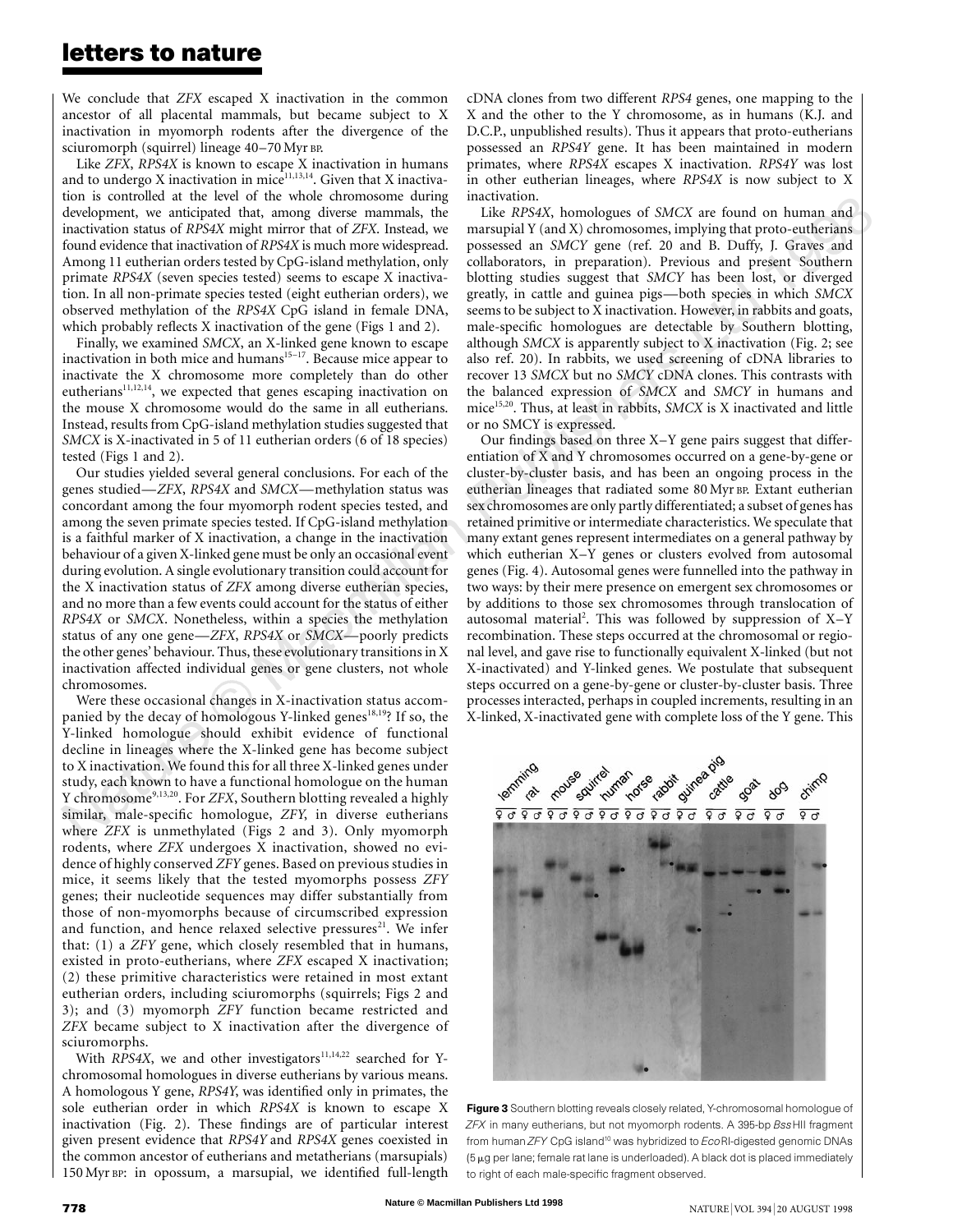

Figure 4 A proposed pathway for X-Y gene evolution in mammals. This could account for most X-linked and X–Y homologous genes in extant mammals, many of these genes existing at intermediate steps in the pathway. We are aware of one

beganwith Y-gene decay, followed by upregulation of X-linked gene expression, and concluded with X inactivation. Y-gene decay initially may have taken the form of reduced or restricted expression, as in the case of mouse *Zfy* or rabbit *SMCY*. Expression of the X-linked gene or cluster increased as an adaptation to reduced or restricted expression of its Y-linked homologue. This compensated for loss of Y function and restored optimal expression levels in males<sup>18,23,24</sup>. According to our model, X inactivation was a counterresponse, restoring optimal expression levels in females.

Our model provides a more comprehensive explanation than the traditional view, which emphasized that X inactivation was rapidly implemented during evolution on a broadly regional or chromosome-wide basis<sup>1,3</sup>. Our model conflicts with the hypothesis that rapid evolutionary spreading of X inactivation preceded Y-gene decay and drove its initial steps<sup>2</sup>. This 'X-driven' hypothesis predicts that inactivated X-linked genes with functionally comparable Ylinked homologues should exist as evolutionary intermediates; to our knowledge, such genes have not been found in any mammal. To the contrary, recent studies suggest that numerous human X-linked genes escape X inactivation but have no detectable Y counterparts<sup>8</sup>. The 'Y-driven' pathway of X–Y gene evolution that we propose readily accounts for such genes as intermediates. Our model is not at odds with the view that an X-inactivation signal spread rapidly through large chromosomal regions. However, we speculate that this signal initially had no effect on the expression of many X-linked genes or clusters, perhaps because the required gene- or domainspecific regulatory elements<sup>25</sup> did not exist. Local and longer-range regulatory elements subsequently evolved, bringing with them X inactivation on a gene-by-gene or cluster-by-cluster basis. However, our comparative X–Y data suggest that the evolution of X-linked gene expression was more than the random playing out of such regulatory influences. The path was evolutionarily driven and constrained, through natural selection, by coupled changes on the Y chromosome.

#### . . . . . . . . . . . . . . . . . . . . . . . . . . . . . . . . . . . . . . . . . . . . . . . . . . . . . . . . . . . . . . . . . . . . . . . . . . . . . . . . . . . . . . . . . . . . . . . . . . . . . . . . . . . . . . . . . . . . . . . . . Methods

chromosome30.

CpG island methylation. Methylation was assayed by polymerase chain reaction (PCR) using *Hin*dIII, *Hpa*II- or *Msp*I-digested genomic DNAs as templates. DNA was prepared from human lymphoblastoid cell lines; BALB/c mouse spleen or liver; liver from Sprague–Dawley rat, Syrian gold hamster, lemming (*Myopus schisticolor*), pilot whale, giant anteater, hedgehog (*Erinaceus europaeus*), wallaby (*Macropuseugenii*) and opossum (*Monodelphis domestica*); squirrel (*Sciurus carolinensis*) kidney; Hartley guinea pig kidney or liver; and blood of all other species tested. For PCR, 50 ng template DNA in 20  $\mu$ l of 2.5 mM MgCl<sub>2</sub>, 5 mM NH<sub>4</sub>Cl, 12.5 mM NaCl, 50 mM KCl, 12.5 mM Tris pH 8.2 and 1  $\mu$ M of each primer, was heated to 100 °C for 5 min before adding dNTPs (to 125  $\mu$ M each) and 2 U Taq polymerase. Thirty cycles of 1 min at 94 °C, 1 min at 62 °C, and 1 min at 72 °C were followed by extension for 2 min at 72 °C, unless otherwise specified. PCR products were subjected to electrophoresis in 4% NuSieve agarose (FMC Corp.), 90 mM Tris-borate pH 8.3, 2 mM EDTA,  $0.5 \text{ mg l}^{-1}$  ethidium bromide and visualized with UV light. All assays were repeated multiple times, in most cases on multiple male and female samples from the same species, with concordant results. Some X-linked genes may escape X inactivation in a subset of cells or developmental stages<sup>4,8</sup>, a subtlety that these studies of adult tissue methylation would not detect.

gene *SYBL1*, which is X inactivated and is transcriptionally silenced on the Y

For *ALD*, PCR primers were chosen from CpG-island sequences found to be conserved between human and mouse: GTGACATGCCGGTGCTCTCCA and CGCTGCAGGAATACCCGGTTCATamplify a 226 base pair (bp) product that includes six CCGG (*Hpa*II/*Msp*I) sites in humans and three CCGG sites in mice. The PCR annealing temperature was  $60^{\circ}$ C, and 0.5 µl DMSO was added to each reaction. For *ZFX*, we previously described PCR primers that span a highly conserved 105-bp region containing two CCGG sites<sup>10</sup>. For *RPS4X*, a unique set of primers was required for nearly every species. First, CpG-island sequences for PCR-amplified from genomic DNAs using primers CCTA(G/ A)CGCAGCCATGGTAAG (overlapping the exon 1/intron 1 boundary) and TCTTGGGACCACGAGCCT (in exon 2). (For dog, the 5' primer was GCCTCGCGCAGCCATGGT.) Sequencing of these PCR products confirmed the presence of a CpG island in intron 1 in each species and enabled us to select